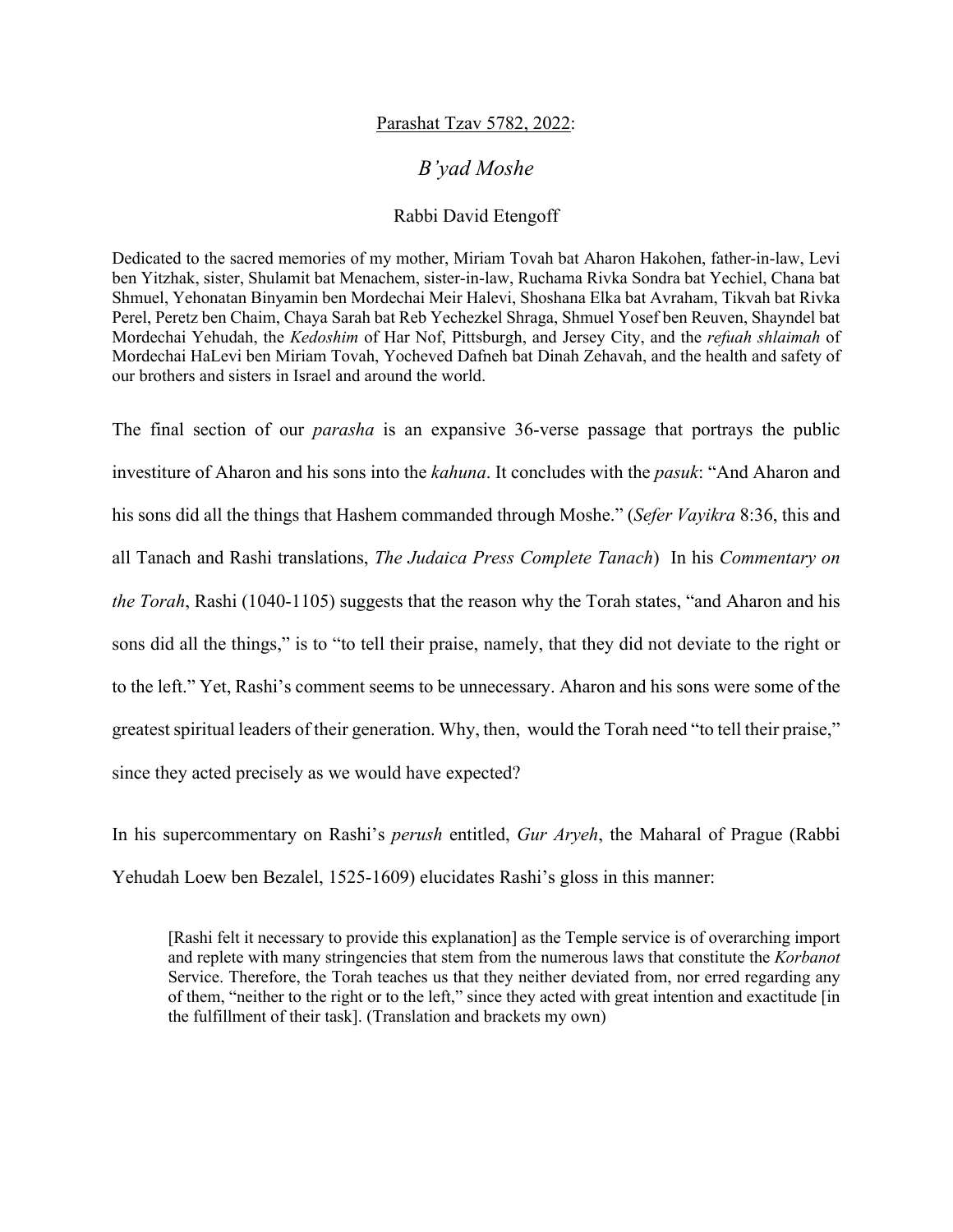In the Maharal's view, Rashi presents a reformulation of the oft-repeated Talmudic dictum: "*kohanim zarizim hame*—*kohanim* act with alacrity and punctiliousness in *mitzvot* observance." (*Talmud Bavli*, *Shabbat* 20a) As such, the behavior of Aharon and his sons warrants recognition and praise at the inception of their *avodah* (service) in the *Mishkan*.

While Rashi's focal point in our *pasuk* is the phrase, "and Aharon and his sons did all the things," the Netziv (Rav Naftali Tzvi Yehudah Berlin, 1816-1893), in his *HaEmek Davar*, turns his attention to the end of our verse: "that Hashem commanded through Moshe—*asher tzivah Hashem b'yad Moshe*," and to an explication of the term, "*b'yad Moshe*." He notes that *asher tzivah Hashem* refers to "*kabbalah be'al peh*" (Oral Law). In order to analyze, "*b'yad Moshe*," however, he cites *Sefer Vayikra* 10:11 and *Talmud Bavli*, *Kritot* 13b:

"And to instruct *b'nai Yisrael* regarding all the statutes which Hashem has spoken to them through Moshe (*b'yad Moshe*)."

"And to instruct," this refers to issuing a halachic decision; "regarding all the statues," this refers to halachic expositions of the Torah;" "which Hashem has spoken to them;" this refers to *halachot l'Moshe mi'Sinai* [a specific category of Oral Law]; "*b'yad Moshe*," this is *talmud* [the analyses of Oral Law upon which halachic conclusions are based]. (Translation and brackets my own)

According to the Netziv, "*talmud*' connotes "that which is created through exacting exploration of the Talmud, an ability that was given to Moshe." Building on this definition, he suggests, "this is what the expression, *'b'yad Moshe*,' means, namely, the [singular] ability the Holy One blessed be He bequeathed to Moshe to determine his own halachic positions." At this juncture, he applies his definition of *b'yad Moshe* to our original *pasuk* and states:

And this is the case herein, that they [Aharon and his sons] not only did that which [Moshe] had received through *kabbalah be'al peh*, but, in addition, they did that which Moshe had determined to be the actual halachic practice in this instance [after his prodigious examination of this material]. (*HaEmek Davar* translations and brackets my own)